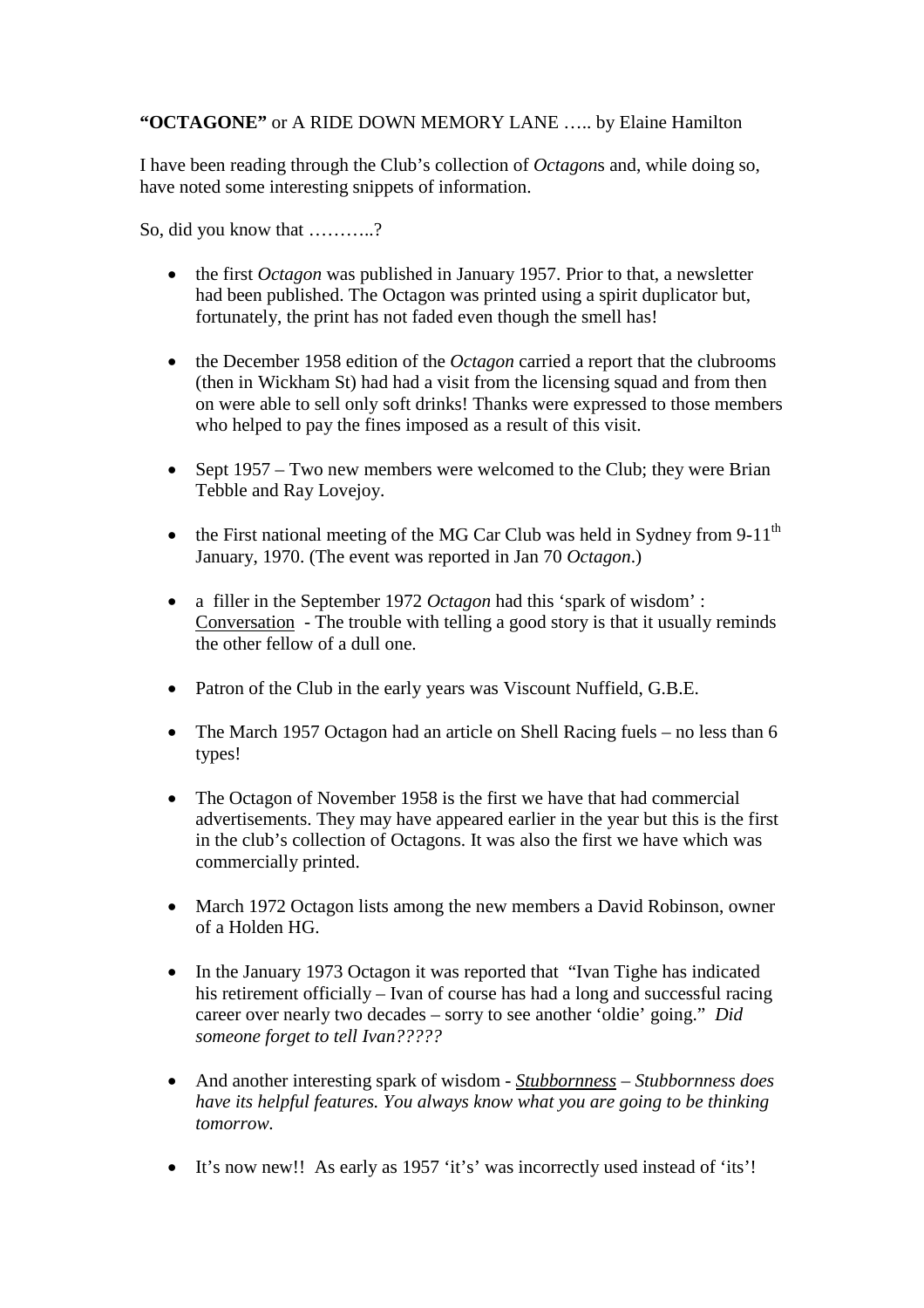- The Club became the owner of a Post office box (1847W) at the GPO in March 1957.
- May 1959 The name V Appleby first appears. He drove a Pontiac at the Strathpine Sprints.
- Sept/Oct 1978 Octagon article shows that the more things change the more they stay the same! It says "We are currently looking for new clubrooms. If you are able to provide any assistance by either knowing of somewhere that is not too expensive or providing funds to enable us to develop them please contact a member of the committee now."
- May-June 1983 OCTAGON has an article by Arthur Holloway in which he outlines his idea – and the approaches he made to various people - for a street race to be held on the Gold Coast!
- And another spark of wisdom! Ignorance If ignorance is bliss, why place such a bright light above the mirror?
- This is a collection of interesting pseudonyms adopted by contributors to the Octagon who obviously tried to remain anonymous –

Dust E Throat (reported on a gymkhana in 1959) Ripoff Tredsky (reported on a 1960 gymkhana) A Clue (reported on a Scavenger hunt 1961) Mud Bath (reported on a gymkhana 1961) Teddy Boy (reported on the ATC held at Lowood in 1961) I spy (reported on a Treasure hunt in 1961) A Member (reported on various activities) Annie Ominous (reported on the Beat night held at the clubrooms in Aug 1965) I Spin (reported on a Motorkhana in 1966) Crumpetcatcher (a prolific contributor in the early 70s) Other regulars included – Henry Money III, Featherfoot, Jolly Roger, Spinner Thomas and Ace Junior Scoop Reporter Scratchy Penman

- .........And you may be interested to know that Richard Croston was "rambling" in the Octagon as early as 1978
- In a report of a gymkhana in the August 57 Octagon, there were events called 'Forward Bending with water', 'Horn blowing', 'Car finding' and 'Two bob for a ding'! *(Would some of the members of this era like to enlighten us as to what constituted these events?)*
- *Was there a specialised recruiting campaign?* Jan/Feb 1967 Octagon Listed amongst the new members were – Tim Harlock, Vern Hamilton, Barry Lock and Ivan Tighe!